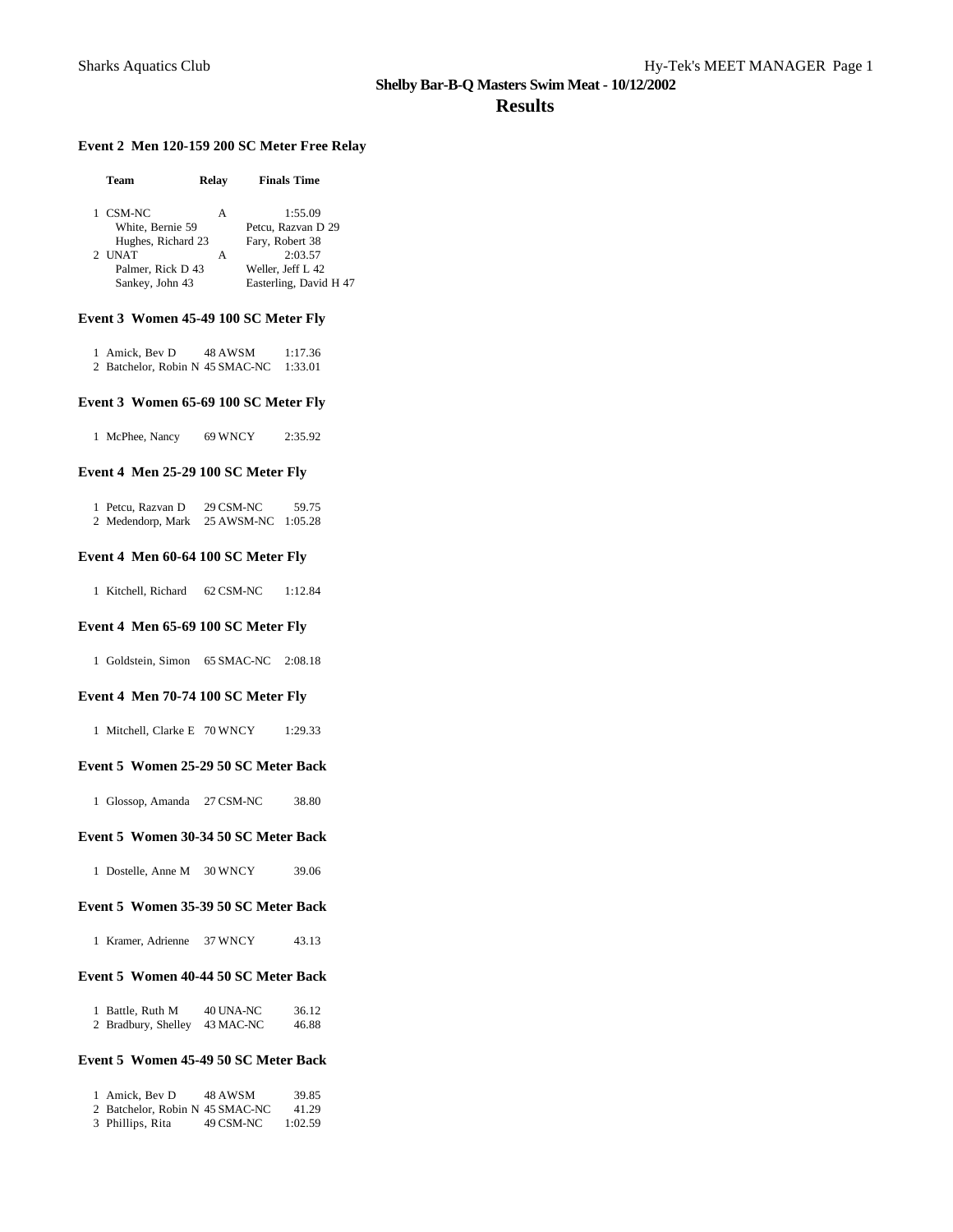### **Results**

| Event 5 Women 50-54 50 SC Meter Back        |           |                |
|---------------------------------------------|-----------|----------------|
| 1 Rogers, Jennie A 50 WNCY                  |           | 43.76          |
| Event 5 Women 55-59 50 SC Meter Back        |           |                |
| 1 Mitchell, Jeannie R 56 WNCY               |           | 43.14          |
| Event 5 Women 65-69 50 SC Meter Back        |           |                |
| 1 Robbins-Bonitz, Su 69 WAM-NC              |           | 49.89          |
| Event 6 Men 19-24 50 SC Meter Back          |           |                |
| Hughes, Richard 23 CSM-NC<br>1              |           | 34.49          |
| Event 6 Men 40-44 50 SC Meter Back          |           |                |
| 1 Omlor, Joe P 40 VSM-VA                    |           | 39.21          |
| Event 6 Men 45-49 50 SC Meter Back          |           |                |
| 1 Marsom, Phil J 45 NCMS                    |           | 31.91          |
| Event 6 Men 50-54 50 SC Meter Back          |           |                |
| 1 Bober, Richard S 51 CSM-NC                |           | 32.55          |
| Event 6 Men 55-59 50 SC Meter Back          |           |                |
| 1 White, Bernie 59 CSM-NC                   |           | 43.19          |
| Event 6 Men 60-64 50 SC Meter Back          |           |                |
| 1 Williamson, Bob 61 WNCY<br>2 Gadol, Lou C | 61 CSM-NC | 45.36<br>47.83 |
| Event 6 Men 65-69 50 SC Meter Back          |           |                |
| 1 Clark, Jerry J 65 CSM-NC 46.46            |           |                |
| Event 7 Women 40-44 100 SC Meter Breast     |           |                |
| 1 Stott, Kim 43 RAM-NC 1:39.47              |           |                |
| Event 7 Women 50-54 100 SC Meter Breast     |           |                |
| 1 Rogers, Jennie A 50 WNCY 1:51.32          |           |                |
| Event 8 Men 40-44 100 SC Meter Breast       |           |                |
| 1 Palmer, Rick D 43 WNCY 1:39.15            |           |                |
| Event 8 Men 50-54 100 SC Meter Breast       |           |                |
| 1 Payne, Bob R 52 RAM-NC 1:28.51            |           |                |
| Event 8 Men 60-64 100 SC Meter Breast       |           |                |

| 1 Gadol, Lou C    | 61 CSM-NC | 1:40.19 |
|-------------------|-----------|---------|
| 2 Williamson, Bob | 61 WNCY   | 1:45.17 |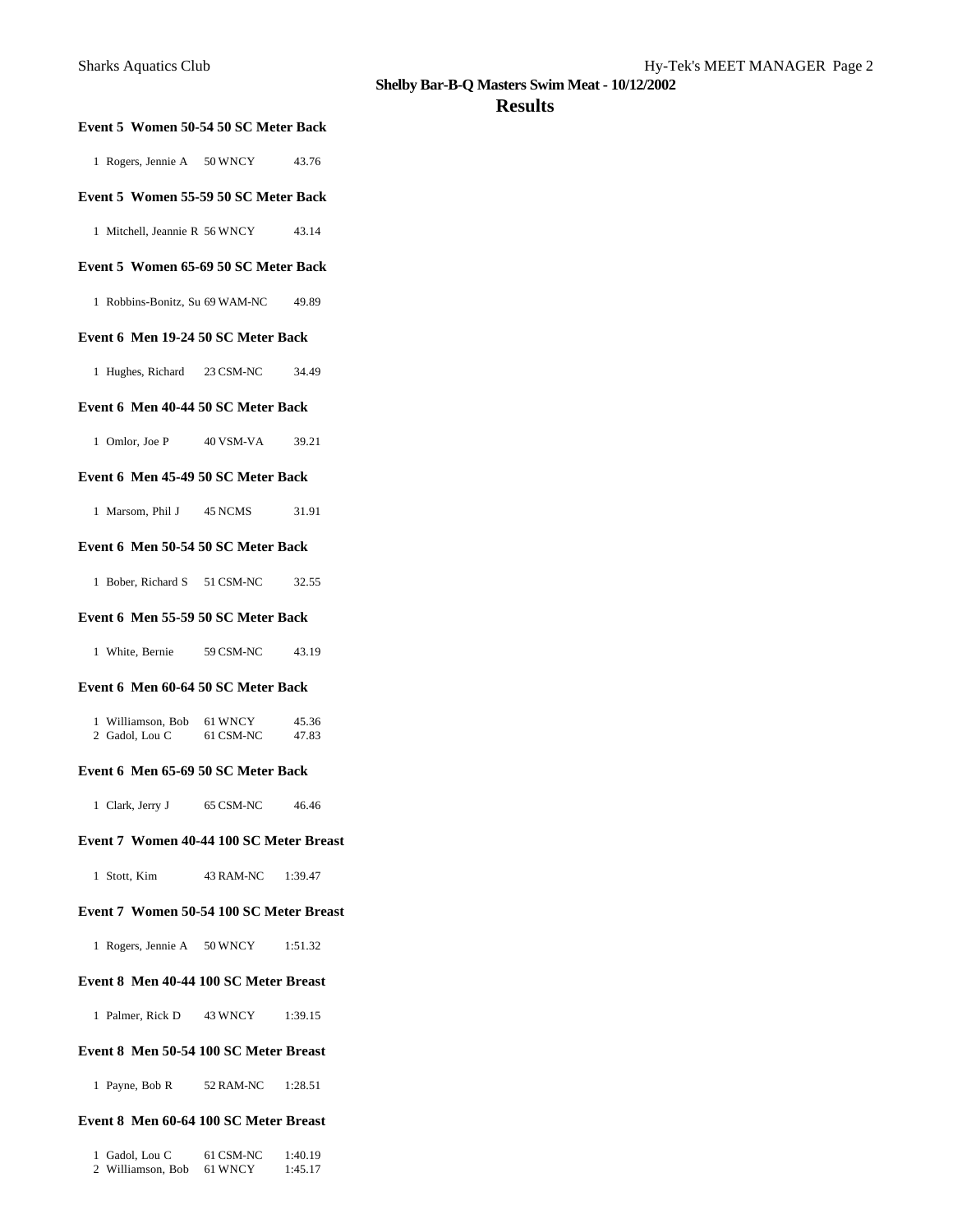### **Results**

### **Event 8 Men 70-74 100 SC Meter Breast**

1 Kortheuer, John D 71 CSM-NC 1:33.74

### **Event 9 Women 30-34 50 SC Meter Free**

1 Dostelle, Anne M 30 WNCY 36.24

### **Event 9 Women 40-44 50 SC Meter Free**

1 Bradbury, Shelley 43 MAC-NC 40.62

### **Event 9 Women 45-49 50 SC Meter Free**

1 Phillips, Rita 49 CSM-NC 53.84

#### **Event 9 Women 65-69 50 SC Meter Free**

1 Robbins-Bonitz, Su 69 WAM-NC 49.05

### **Event 10 Men 19-24 50 SC Meter Free**

1 Hughes, Richard 23 CSM-NC 27.78

### **Event 10 Men 25-29 50 SC Meter Free**

| 1 Petcu, Razvan D | 29 CSM-NC | 24.28 |
|-------------------|-----------|-------|
| 2 Barker, G.W.    | 25 WNCY   | 28.57 |

### **Event 10 Men 35-39 50 SC Meter Free**

| 1 Davis, William | 35 CSM-NC | 29.59 |
|------------------|-----------|-------|
| 2 Fary, Robert   | 38 CSM-NC | 29.72 |

#### **Event 10 Men 40-44 50 SC Meter Free**

| 1 Lehman, Fritz  | 44 RAM-NC | 25.56 |
|------------------|-----------|-------|
| 2 Weller, Jeff L | 42 WNCY   | 29.02 |
| 3 Sankey, John   | 43 UNAT   | 29.72 |
| 4 Omlor, Joe P   | 40 VSM-VA | 31.08 |

#### **Event 10 Men 45-49 50 SC Meter Free**

| 1 Marsom, Phil J    | 45 NCMS-NC | 28.42 |
|---------------------|------------|-------|
| 2 Easterling, David | 47 WNCY    | 30.27 |

### **Event 10 Men 50-54 50 SC Meter Free**

1 Bober, Richard S 51 CSM-NC 30.80

### **Event 10 Men 55-59 50 SC Meter Free**

| 1 Calandro, James J | 56 NCMS   | 31.31 |
|---------------------|-----------|-------|
| 2 White, Bernie     | 59 CSM-NC | 32.75 |

### **Event 10 Men 60-64 50 SC Meter Free**

| 1 Gadol, Lou C    | 61 CSM-NC | 34.19 |
|-------------------|-----------|-------|
| 2 Williamson, Bob | 61 WNCY   | 34.90 |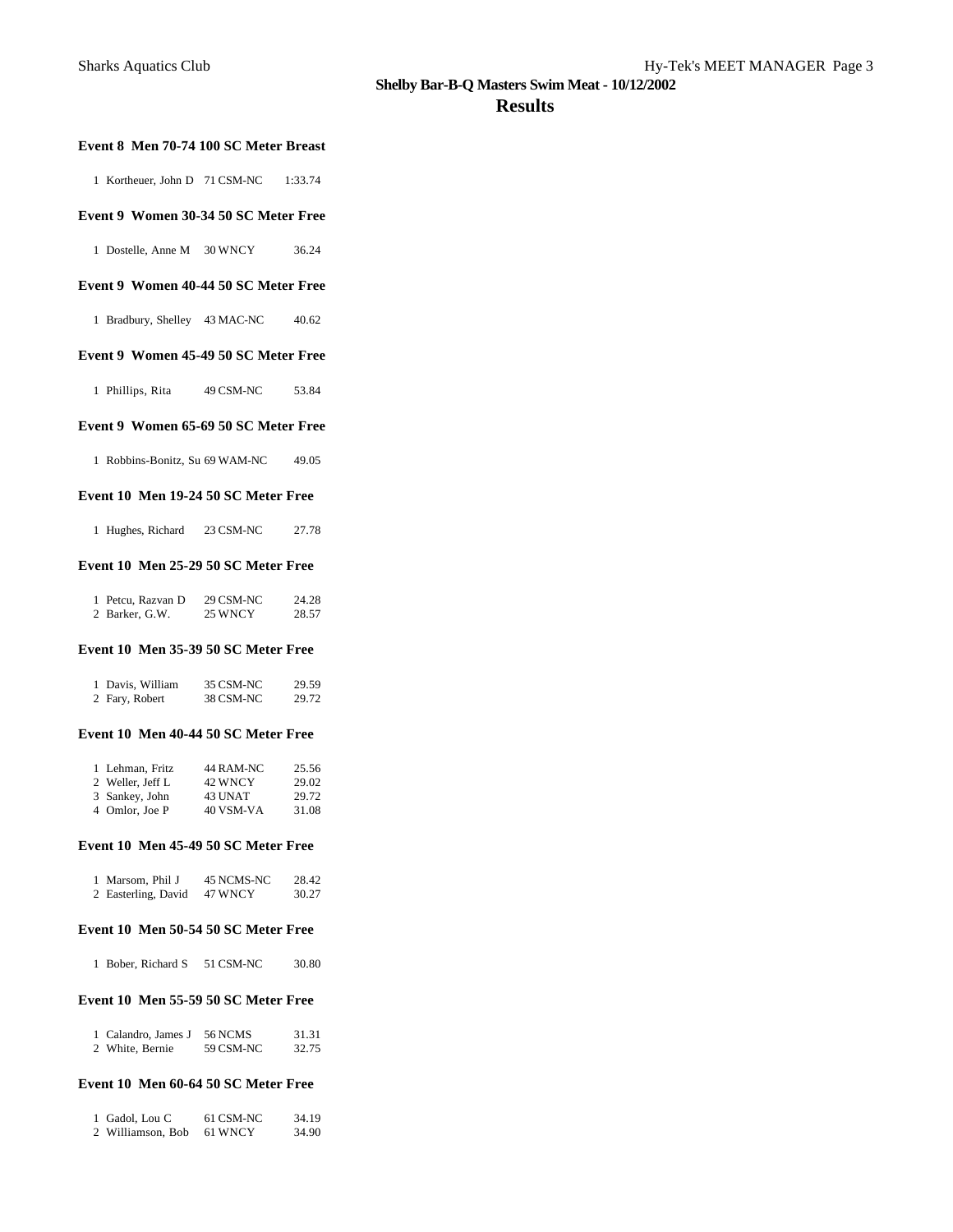#### **Results**

### **Event 10 Men 65-69 50 SC Meter Free**

| 1 Clark, Jerry J   | 65 CSM-NC  | 30.49 |
|--------------------|------------|-------|
| 2 Goldstein, Simon | 65 SMAC-NC | 40.77 |

### **Event 10 Men 70-74 50 SC Meter Free**

1 Webber, Dick N 73 RAM-NC 32.78

### **Event 11 Women 25-29 100 SC Meter IM**

1 Glossop, Amanda 27 CSM-NC 1:22.60

### **Event 11 Women 30-34 100 SC Meter IM**

1 Dostelle, Anne M 30 WNCY 1:22.70

### **Event 11 Women 35-39 100 SC Meter IM**

| 1 Brouse, Susan R  | 36 MAC-NC | 1:25.44 |
|--------------------|-----------|---------|
| 2 Kramer, Adrienne | 37 WNCY   | 1:32.80 |

#### **Event 11 Women 40-44 100 SC Meter IM**

1 Battle, Ruth M 40 UNA-NC 1:15.07

### **Event 11 Women 45-49 100 SC Meter IM**

| 1 Amick, Bev D                  | 48 AWSM | 1:21.61 |
|---------------------------------|---------|---------|
| 2 Batchelor, Robin N 45 SMAC-NC |         | 1:32.25 |

### **Event 11 Women 50-54 100 SC Meter IM**

1 Rogers, Jennie A 50 WNCY 1:37.22

### **Event 11 Women 55-59 100 SC Meter IM**

1 Mitchell, Jeannie R 56 WNCY 1:39.11

### **Event 11 Women 65-69 100 SC Meter IM**

1 McPhee, Nancy 69 WNCY 2:22.62

### **Event 12 Men 40-44 100 SC Meter IM**

| 1 Omlor. Joe P | 40 VSM-VA | 1:29.54 |
|----------------|-----------|---------|
|----------------|-----------|---------|

#### **Event 12 Men 50-54 100 SC Meter IM**

| 52 RAM-NC<br>1 Payne, Bob R | 1:23.41 |
|-----------------------------|---------|
|-----------------------------|---------|

### **Event 12 Men 60-64 100 SC Meter IM**

| Williamson, Bob | 61 WNCY   | 1:34.88 |
|-----------------|-----------|---------|
| 2 Gadol, Lou C  | 61 CSM-NC | 1:35.17 |

### **Event 12 Men 65-69 100 SC Meter IM**

| 1 Clark, Jerry J   | 65 CSM-NC  | 1:25.35 |
|--------------------|------------|---------|
| 2 Goldstein, Simon | 65 SMAC-NC | 1:55.85 |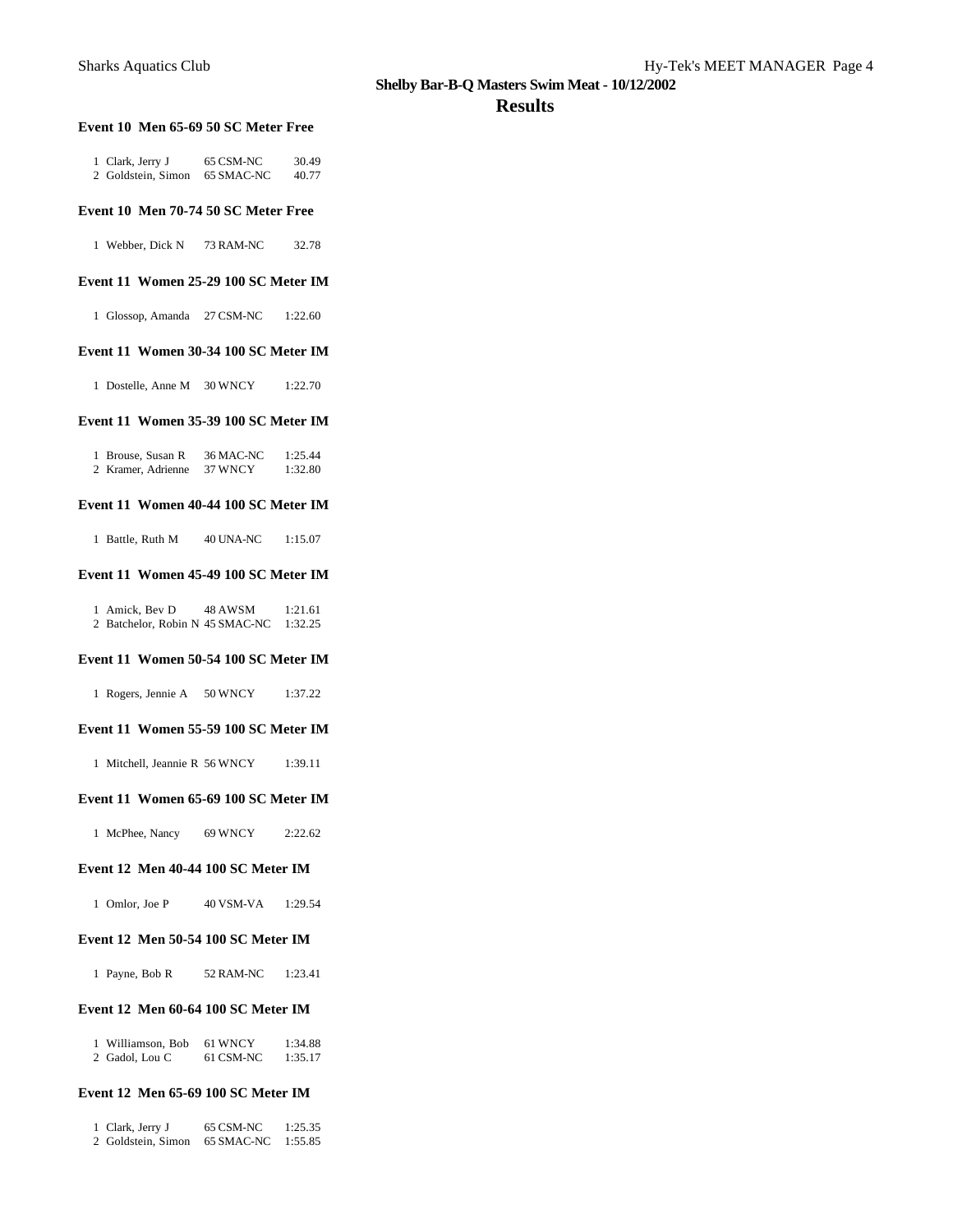### **Results**

#### **Event 12 Men 70-74 100 SC Meter IM**

| 1 Kortheuer, John D          | 71 CSM-NC | 1:23.53 |
|------------------------------|-----------|---------|
| 2 Mitchell, Clarke E 70 WNCY |           | 1:25.39 |

### **Event 13 Women 25-29 50 SC Meter Fly**

| 1 Glossop, Amanda |  |  | 27 CSM-NC | 35.75 |
|-------------------|--|--|-----------|-------|
|-------------------|--|--|-----------|-------|

### **Event 13 Women 30-34 50 SC Meter Fly**

1 Dostelle, Anne M 30 WNCY 40.02

### **Event 13 Women 35-39 50 SC Meter Fly**

| 1 Brouse, Susan R  | 36 MAC-NC | 37.47 |
|--------------------|-----------|-------|
| 2 Kramer, Adrienne | 37 WNCY   | 43.38 |

### **Event 13 Women 45-49 50 SC Meter Fly**

| 1 Amick, Bev D                  | 48 AWSM | 35.66 |
|---------------------------------|---------|-------|
| 2 Batchelor, Robin N 45 SMAC-NC |         | 40.57 |

### **Event 13 Women 65-69 50 SC Meter Fly**

1 McPhee, Nancy 69 WNCY 1:09.59

### **Event 14 Men 19-24 50 SC Meter Fly**

1 Hughes, Richard 23 CSM-NC 31.21

### **Event 14 Men 25-29 50 SC Meter Fly**

| 1 Petcu, Razvan D | 29 CSM-NC  | 26.31 |
|-------------------|------------|-------|
| 2 Medendorp, Mark | 25 AWSM-NC | 28.97 |
| 3 Barker, G.W.    | 25 WNCY    | 31.25 |

### **Event 14 Men 40-44 50 SC Meter Fly**

| 1 Lehman, Fritz | 44 RAM-NC | 28.16 |
|-----------------|-----------|-------|
| 2 Sankey, John  | 43 UNAT   | 34.55 |

#### **Event 14 Men 45-49 50 SC Meter Fly**

| 1 Marsom, Phil J    | 45 NCMS | 32.52 |
|---------------------|---------|-------|
| 2 Easterling, David | 47 WNCY | 33.78 |

#### **Event 14 Men 50-54 50 SC Meter Fly**

|  |  | 1 Payne, Bob R |  | 52 RAM-NC | 39.48 |
|--|--|----------------|--|-----------|-------|
|--|--|----------------|--|-----------|-------|

#### **Event 14 Men 55-59 50 SC Meter Fly**

1 White, Bernie 59 CSM-NC 34.55

### **Event 14 Men 65-69 50 SC Meter Fly**

1 Goldstein, Simon 65 SMAC-NC 57.46

### **Event 14 Men 70-74 50 SC Meter Fly**

1 Webber, Dick N 73 RAM-NC 42.37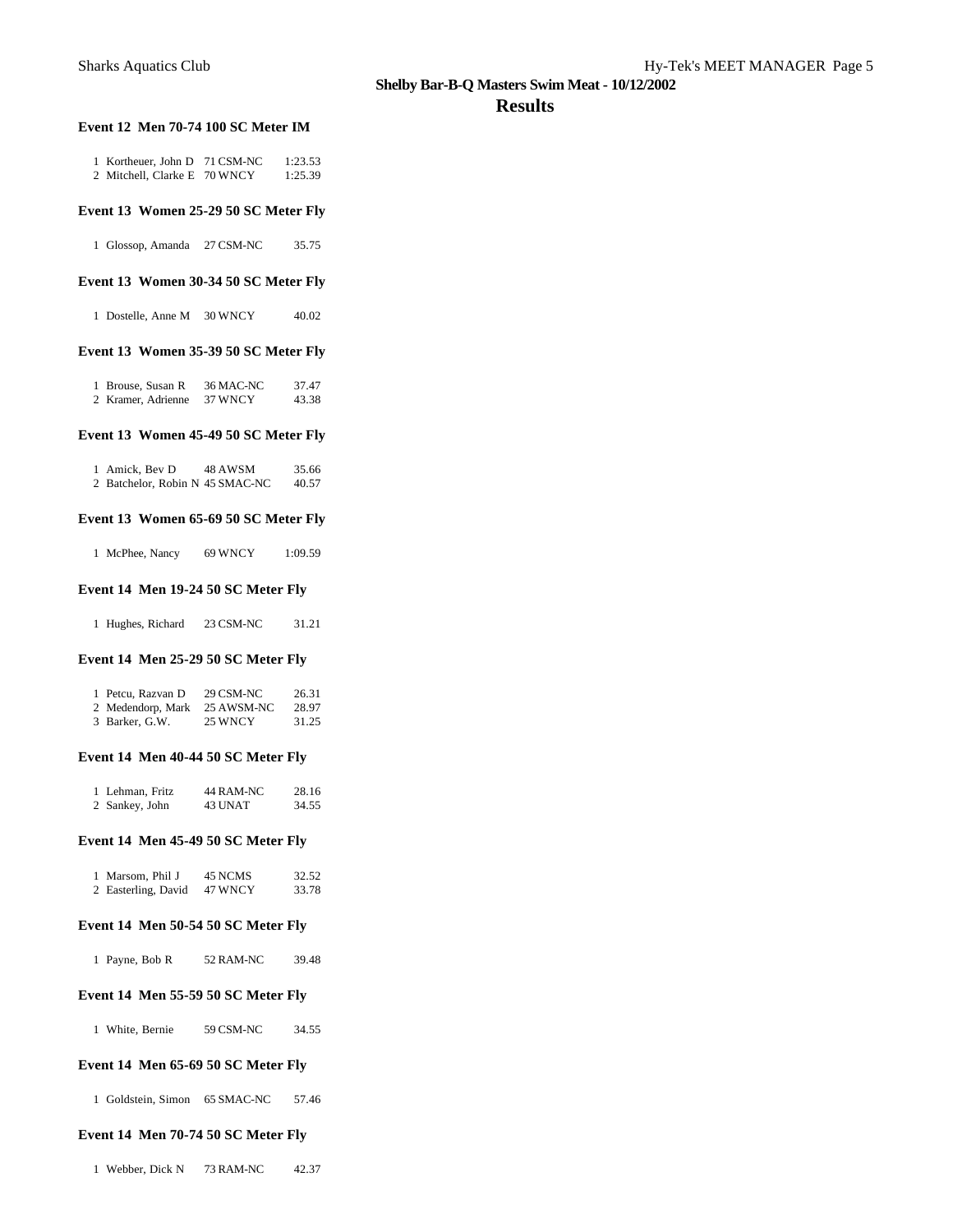### **Results**

### **Event 15 Women 30-34 100 SC Meter Back**

1 Dostelle, Anne M 30 WNCY 1:27.51

### **Event 15 Women 40-44 100 SC Meter Back**

1 Stott, Kim 43 RAM-NC 1:24.73

### **Event 15 Women 45-49 100 SC Meter Back**

1 Batchelor, Robin N 45 SMAC-NC 1:28.77<br>2 Phillips, Rita 49 CSM-NC 2:10.51 2 Phillips, Rita

#### **Event 15 Women 50-54 100 SC Meter Back**

1 Rogers, Jennie A 50 WNCY 1:37.37

#### **Event 15 Women 55-59 100 SC Meter Back**

1 Mitchell, Jeannie R 56 WNCY 1:31.68

#### **Event 15 Women 65-69 100 SC Meter Back**

1 Robbins-Bonitz, Su 69 WAM-NC 1:56.91

#### **Event 16 Men 35-39 100 SC Meter Back**

1 Fary, Robert 38 CSM-NC 1:17.05

### **Event 16 Men 50-54 100 SC Meter Back**

1 Bober, Richard S 51 CSM-NC 1:13.04

### **Event 17 Women 40-44 50 SC Meter Breast**

1 Battle, Ruth M 40 UNA-NC 40.40

### **Event 17 Women 50-54 50 SC Meter Breast**

1 Rogers, Jennie A 50 WNCY 51.12

### **Event 18 Men 25-29 50 SC Meter Breast**

| 25 WNCY<br>1 Barker, G.W. | 35.95 |
|---------------------------|-------|
|---------------------------|-------|

### **Event 18 Men 40-44 50 SC Meter Breast**

| 1 Lehman, Fritz  | 44 RAM-NC | 34.40 |
|------------------|-----------|-------|
| 2 Weller, Jeff L | 42 WNCY   | 41.59 |
| 3 Sankey, John   | 43 UNAT   | 42.20 |
| 4 Palmer, Rick D | 43 WNCY   | 46.42 |
| 5 Omlor, Joe P   | 40 VSM-VA | 49.88 |

#### **Event 18 Men 45-49 50 SC Meter Breast**

1 Easterling, David 47 WNCY 39.22

### **Event 18 Men 50-54 50 SC Meter Breast**

1 Payne, Bob R 52 RAM-NC 39.24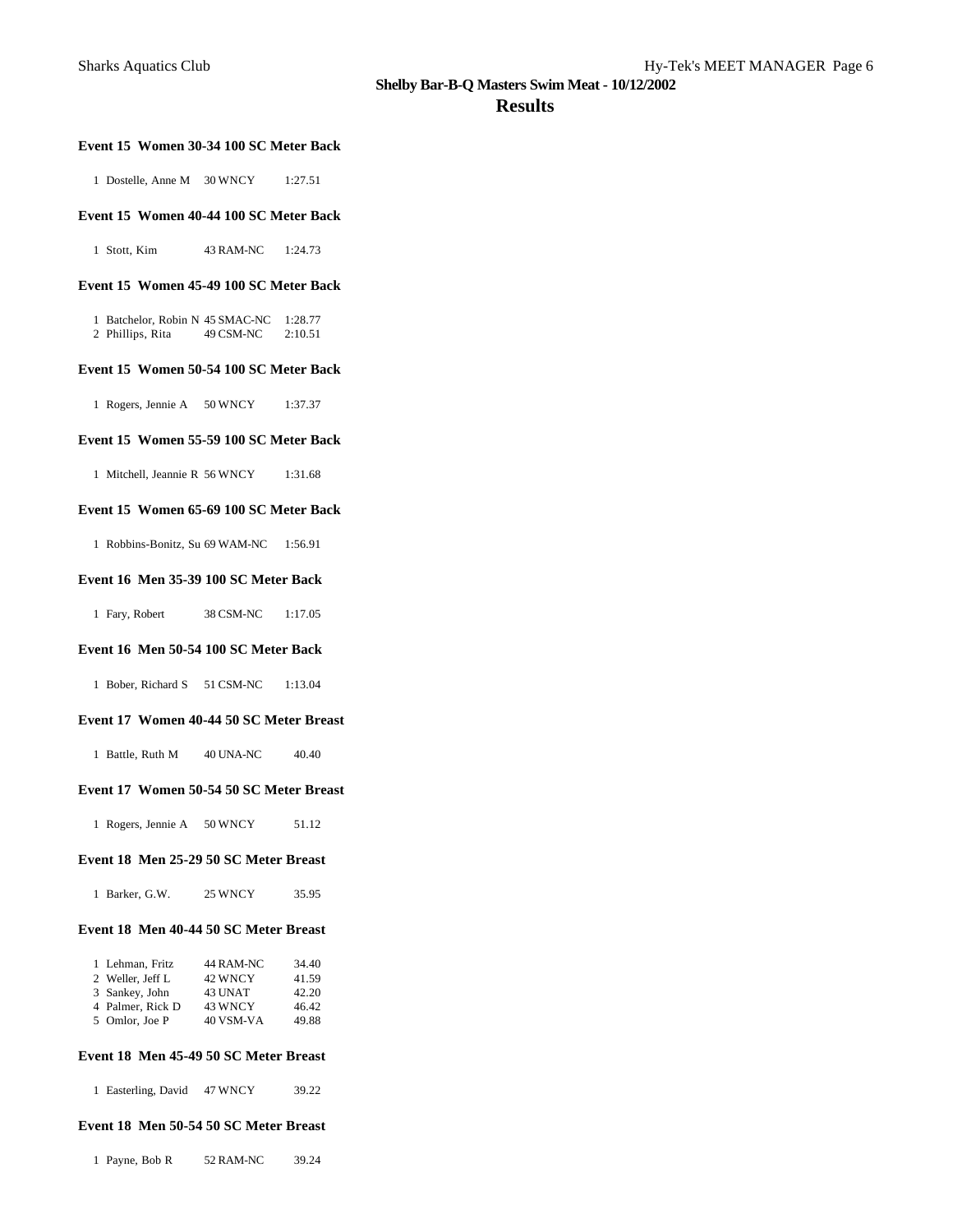### **Results**

### **Event 18 Men 60-64 50 SC Meter Breast**

| 1 Gadol, Lou C | 61 CSM-NC | 44.53 |
|----------------|-----------|-------|
|                |           |       |

### **Event 18 Men 65-69 50 SC Meter Breast**

1 Clark, Jerry J 65 CSM-NC 43.61

### **Event 18 Men 70-74 50 SC Meter Breast**

1 Kortheuer, John D 71 CSM-NC 40.53

### **Event 19 Women 30-34 100 SC Meter Free**

1 Dostelle, Anne M 30 WNCY 1:20.95

#### **Event 19 Women 35-39 100 SC Meter Free**

1 Brouse, Susan R 36 MAC-NC 1:12.67

#### **Event 19 Women 40-44 100 SC Meter Free**

1 Bradbury, Shelley 43 MAC-NC 1:32.43

### **Event 19 Women 45-49 100 SC Meter Free**

1 Amick, Bev D 48 AWSM 1:11.18

#### **Event 20 Men 19-24 100 SC Meter Free**

1 Hughes, Richard 23 CSM-NC 1:01.29

#### **Event 20 Men 25-29 100 SC Meter Free**

| 1 Petcu, Razvan D | 29 CSM-NC | 55.15   |
|-------------------|-----------|---------|
| 2 Medendorp, Mark | 25 AWSM   | 1:02.37 |
| 3 Barker, G.W.    | 25 WNCY   | 1:13.27 |

#### **Event 20 Men 35-39 100 SC Meter Free**

| 1 Fary, Robert | 38 CSM-NC | 1:05.62 |
|----------------|-----------|---------|
|                |           |         |

### **Event 20 Men 40-44 100 SC Meter Free**

| 1 Weller, Jeff L | 42 WNCY | 1:06.13 |
|------------------|---------|---------|
| 2 Palmer, Rick D | 43 WNCY | 1:24.21 |

### **Event 20 Men 45-49 100 SC Meter Free**

|  | 1 Marsom, Phil J |  | 45 NCMS | 1:02.46 |
|--|------------------|--|---------|---------|
|--|------------------|--|---------|---------|

### **Event 20 Men 55-59 100 SC Meter Free**

| 1 Calandro, James J | 56 NCMS   | 1:16.68 |
|---------------------|-----------|---------|
| 2 White, Bernie     | 59 CSM-NC | 1:19.53 |

#### **Event 20 Men 60-64 100 SC Meter Free**

| 1 Williamson, Bob | 61 WNCY   | 1:20.13 |
|-------------------|-----------|---------|
| 2 Gadol, Lou C    | 61 CSM-NC | 1:29.23 |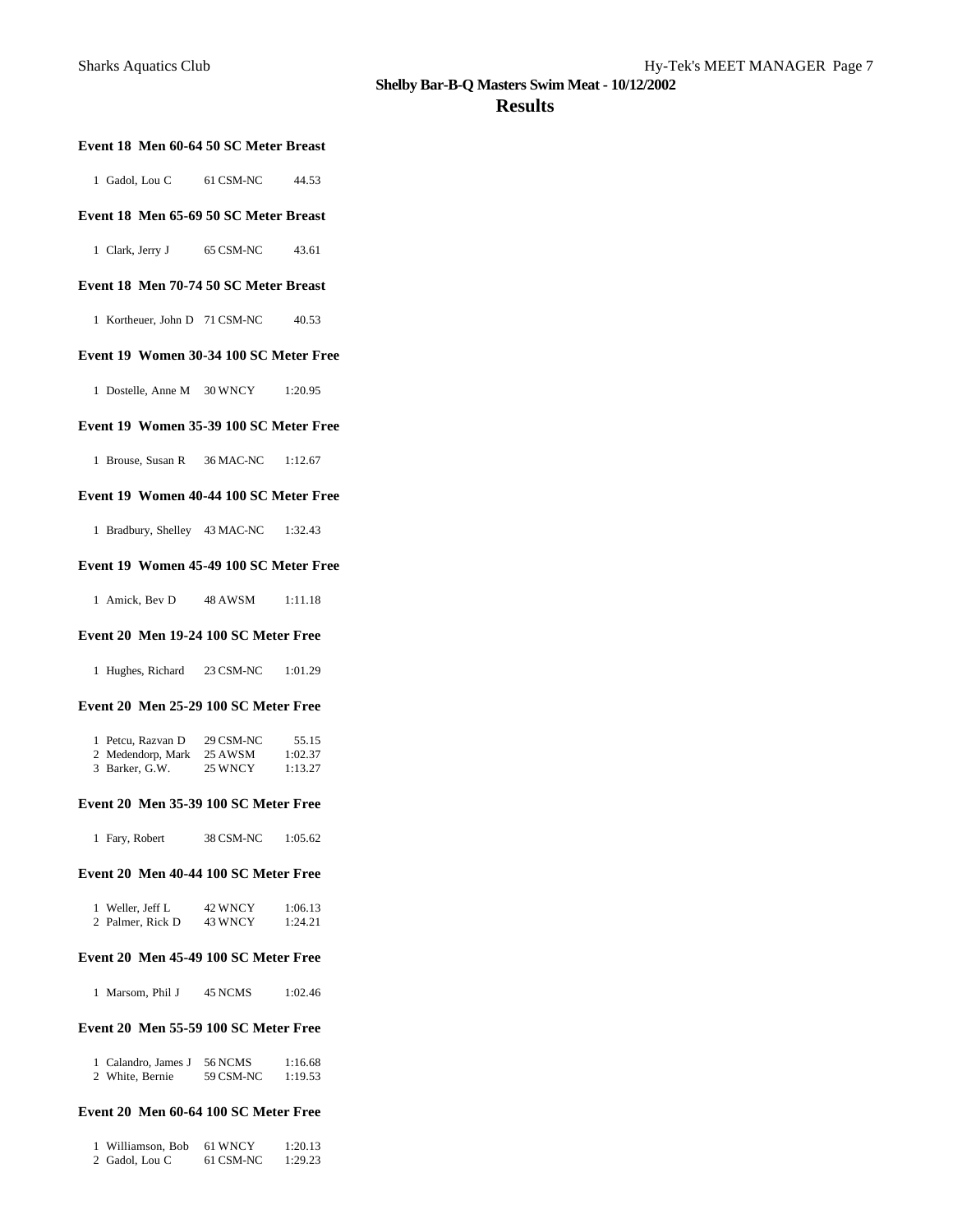### **Results**

### **Event 20 Men 65-69 100 SC Meter Free**

1 Clark, Jerry J 65 CSM-NC 1:08.81

### **Event 20 Men 70-74 100 SC Meter Free**

1 Mitchell, Clarke E 70 WNCY 1:18.52<br>2 Webber, Dick N 73 RAM-NC 1:21.56 2 Webber, Dick N 73 RAM-NC

#### **Event 21 Women 25-29 200 SC Meter Free**

1 Glossop, Amanda 27 CSM-NC 2:40.56

#### **Event 21 Women 55-59 200 SC Meter Free**

1 Mitchell, Jeannie R 56 WNCY 3:05.38

#### **Event 22 Men 35-39 200 SC Meter Free**

| 1 Davis, William | 35 CSM-NC | 2:19.40 |
|------------------|-----------|---------|
| 2 Fary, Robert   | 38 CSM-NC | 2:30.39 |

### **Event 22 Men 65-69 200 SC Meter Free**

|  | 1 Clark, Jerry J | 65 CSM-NC | 2:45.40 |
|--|------------------|-----------|---------|
|--|------------------|-----------|---------|

### **Event 23 Women 40-44 200 SC Meter Back**

1 Stott, Kim 43 RAM-NC 2:58.21

#### **Event 23 Women 45-49 200 SC Meter Back**

1 Batchelor, Robin N 45 SMAC-NC 3:09.24

#### **Event 23 Women 65-69 200 SC Meter Back**

1 Robbins-Bonitz, Su 69 WAM-NC 4:10.10

#### **Event 25 Women 50-54 200 SC Meter Breast**

1 Rogers, Jennie A 50 WNCY 4:04.12

#### **Event 25 Women 65-69 200 SC Meter Breast**

1 McPhee, Nancy 69 WNCY 5:13.06

### **Event 26 Men 50-54 200 SC Meter Breast**

1 Payne, Bob R 52 RAM-NC 3:30.09

#### **Event 28 Men 60-64 200 SC Meter Fly**

1 Kitchell, Richard 62 CSM-NC 2:54.93

#### **Event 29 Women 35-39 200 SC Meter IM**

1 Kramer, Adrienne 37 WNCY 3:29.04